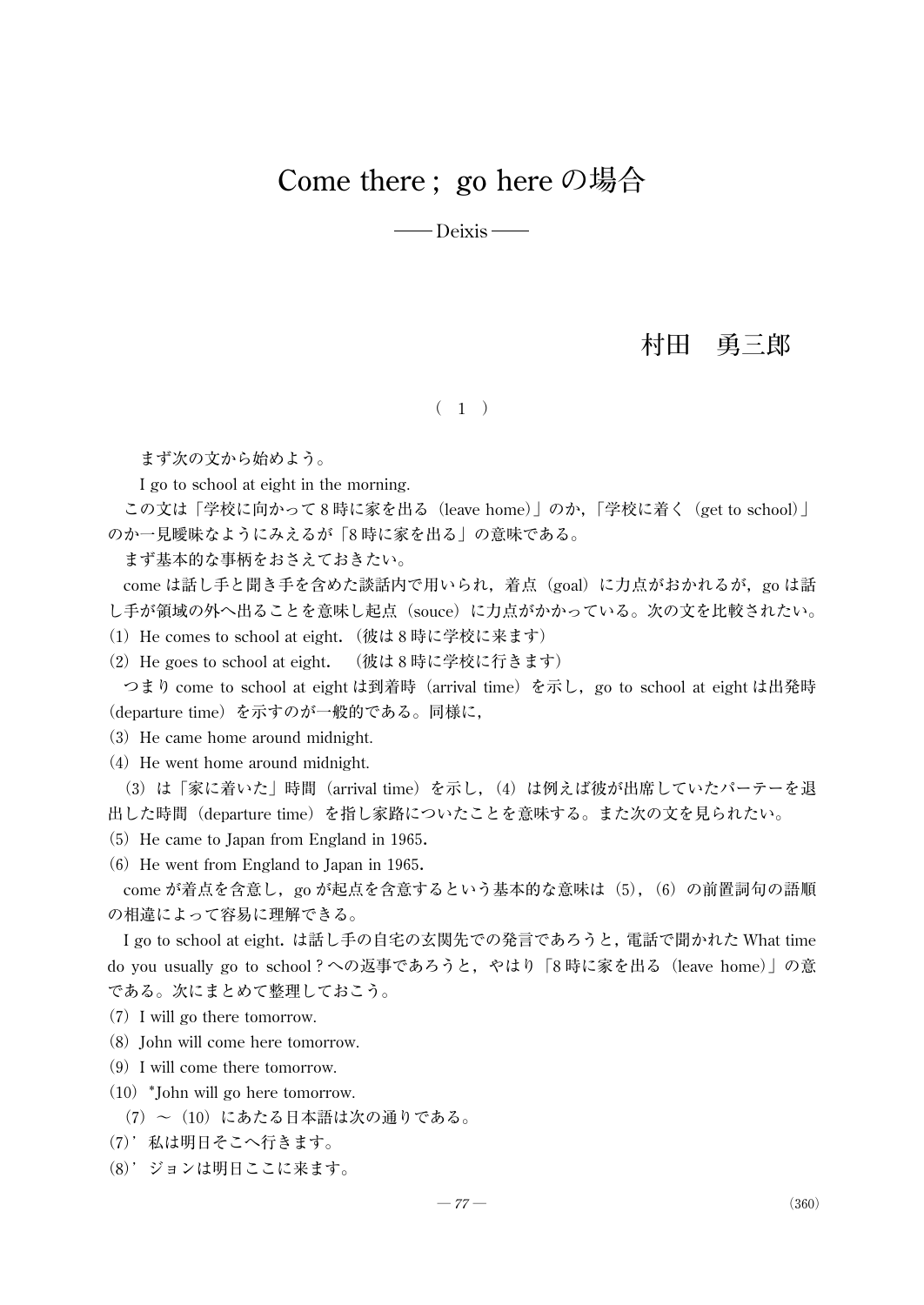(9)'\*私は明日そこへ来ます。(「明日そちらへ参ります」と解するなら日本語として容認される。 下記の[B] (iii), (iv) 参照)

(10)' \*ジョンは明日ここへ行きます。

日本語では(9)'(10)'のようにはいわない。英語では(10)は非文であるが(9)は文法的に容 認される。何故だろうか。それは日本語の「来る」と英語の come の用法上の相違に起因するので あるが,何故英語では(9)の come there が容認されるのであろうか。次を見られたい。

- (11)Mary was in Boston on January15.She went to New York the next day.
- (12) Mary was in Boston On January 15. She came to New York the next day.
- (13) Mary is in Boston now. She will go to New York tomorrow.
- (14) Mary is in Boston now. She will come to New York tomorrow. go と come の基本的用法は次の通りである。
	- [A] go の場合, 伝達時にも到着時にも話し手は到着点にいない。
	- [B] come の場合には次の4通りの場合がある。
- (i) 伝達時に話し手は到着点にいる
- (ii)到着時に話し手は到着点にいる
- (iii) 伝達時に聞き手は到着点にいる
- (iv)到着時に聞き手は到着点にいる
	- (i),(ii)は I came here yesterday*.,*(iii),(iv)が I'll come there tomorrow.の場合である。

英語の here, there が伝達時に話し手がいる場所(here), いない場所(there)を指しているの は日本語と同じであるが,これらの here, there を come, go と共に用いると, 次のようになる。

- $(15)$  Go there at five.
- $(16)$  \* Go here at five.
- $(17)$  Come here at five.
- $(18)$  Come there at five.

これらは命令文であるが,動作をする人,つまり動く人は聞き手の you である。here, there は 到着点を示す。(16)では伝達時に話し手は到着点にいることを示すのに go は[A]の条件によって 伝達時に話し手が到着点にいないことになる。(15)(18)で動く人は聞き手の you であるから,こ の聞き手が到着点に既にいることはありえないが, [B](iii) の条件, つまり伝達時に聞き手は到 着点にいるということは,動く人が聞き手であるということと矛盾しない。伝達時に話し手が到着 点にいないのに聞き手はそこにいるのであるから, (9),(18)は話し手と聞き手が直接面と向かっ て話し合っている対話でなく,電話とかメールによる会話ということになる。

 $(2)$ 

日本語文法には「こそあど体系」があり「こ」は話し手に近接しているものを指し,「そ」は聞 き手に近いもの,「あ」は話し手,聞き手両方にとって遠いものを指すというのが今日の通説であ る。「ど」は疑問詞である。cf.「これ,こっち,こちら,ここ;それ,そっち,そちら,そこ;あ れ,あっち,あちら,あそこ:どれ,どっち,どちら,どこ」

(19)「東京は今日晴れていますが,そちらはどうですか」

(19)は例えばロンドンにいる友人に国際電話をしている場合,遥か彼方に離れていようとも「あ ちらはどうですか」とは言わない。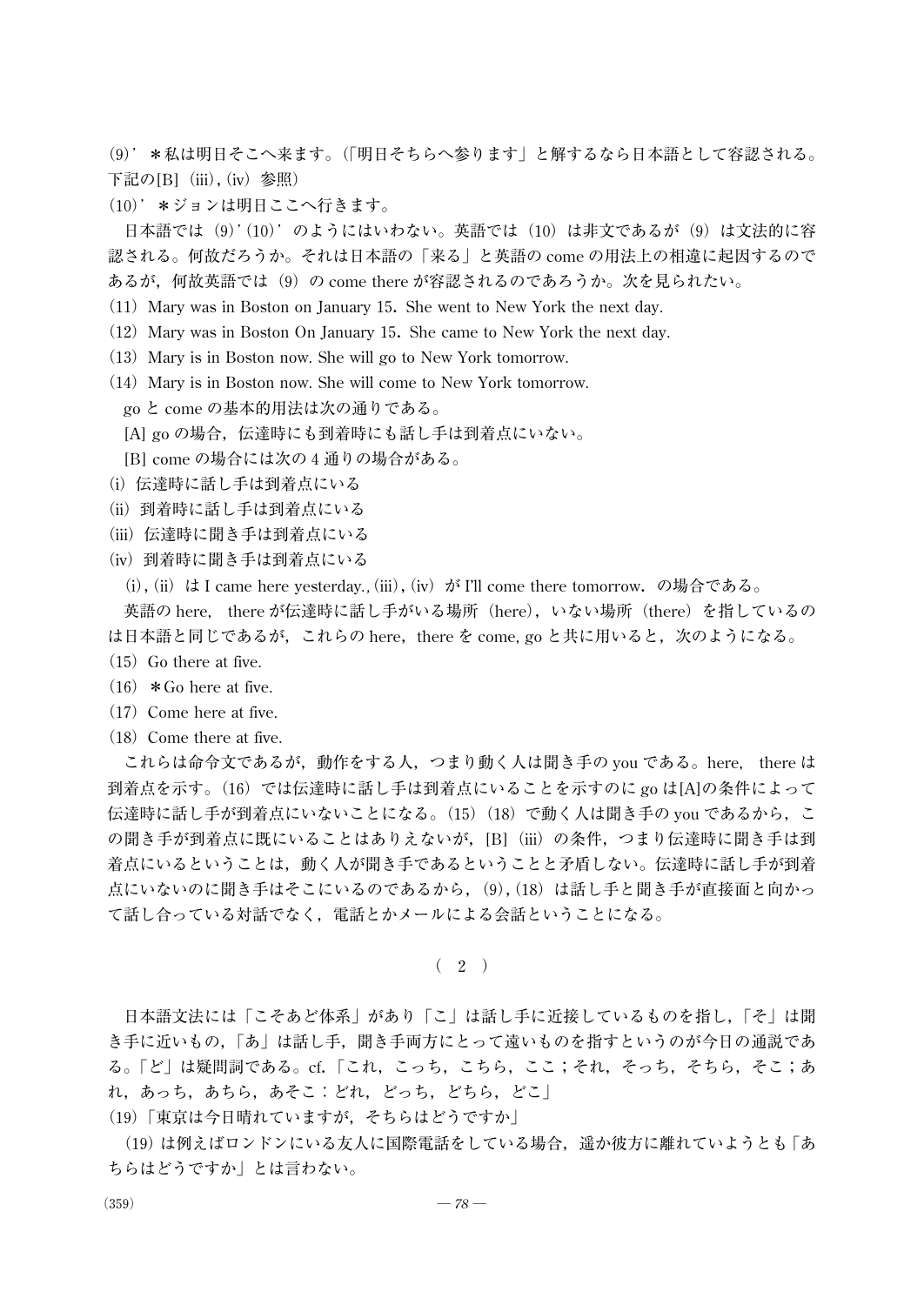英語には「そ」と「あ」の区別を表わす指示詞,副詞がないので,there だけで「そちら」,「あ ちら」いずれをもまかなっている。Levinson(1983, P.80)はこのことについて触れている。

(20)Although *there* basically means 'distal from the speaker's location at CT, it can also be used to mean 'proximal to addressee at RT'. Thus, in non-anaphoric uses,

"How are things *there*?"

does not generally mean 'how are things at some place distant from the speaker', but rather 'how are things where the addressee is'.

(there(あそこ,あちら)は基本的には「発話時における話し手の場所から離れている」を意味 するが,「受信時に聞き手にとって近い」を意味するにも there は用いられる。例えば非前方照応 的な用法で

「そちらは如何ですか」

という発言は「話し手から離れた所で事態は如何ですか」を一般に意味しているのではなく,「聞 き手のいるところで事態は如何ですか」と言っているのである。)ちなみに CT は Coding Time, RT は Receiving Time を示す。

つまり,日本語で「そちらはいかがですか」にあたる。「あちらは如何ですか」とは言わないの は言うまでもない。

ところで話を come there という語結合に戻す。

Fillmore(1997.p.85)は次のようにいっている。

 $(21)$  In this case, the destination is understood as the place where the decoder is at coding time. If I say that I'll come there right away, what I have to be talking about is the place where *you* are now.(この場合,話し手の伝達時に聞き手が既に行き先にいると理解される。I'll come there right away. (すぐそちらに参ります)という文では there(そちら)に聞き手である you が今既にいる のである)

(9) が許容される条件として話し手(I)が「そちら」に行く時に, 聞き手が今「そちら」にい るという前提が必要となる。要するに「そこ」にいる聞き手にとって,話し手の 'I' は「そこ」に 来ることになるわけである。

次の (22), (23) は Huddleston-Pullum (2002, p.1553) からの例である。

 $(22)$  If you don't be quiet, I'll come over there and sort you out.

(おとなしくしないと,そちらに行ってこらしめますよ)

(23)I met Ed in Cairo. He had come there after graduation in1988and was working for a firm of stockbrokers.

(私はカイロでエドに逢った。エドは1988年卒業後カイロにやってきて株式仲買人の商社で働いて いた)

(22)では聞き手のいるそちら(there)に話し手が行く様を頭に描いており,deictic(直示的)'there' であり, (23) では話し手がこの発話を述べた時, 話し手もエドもカイロにいたので, come といっ ても何ら不自然ではない。(23)は既出の Cairo を受ける anaphoric(前方照応的)'there'である。

(24) In the course of the evening a note was handed in from Mrs Campbell of Jura House saying she had heard of our arrival and as she was sure there was no comfort in the Hotel she hoped we would come there in the morning and stay with them while we were on the island, assuring us also that she would do all in her power to further the course for which we had come.  $-BNC.FTT.1406$ (その日の夕方ジュラ館のキャンベル夫人から私達が到着した通知を受けたという知らせが届いた。

 $-79$  — (358)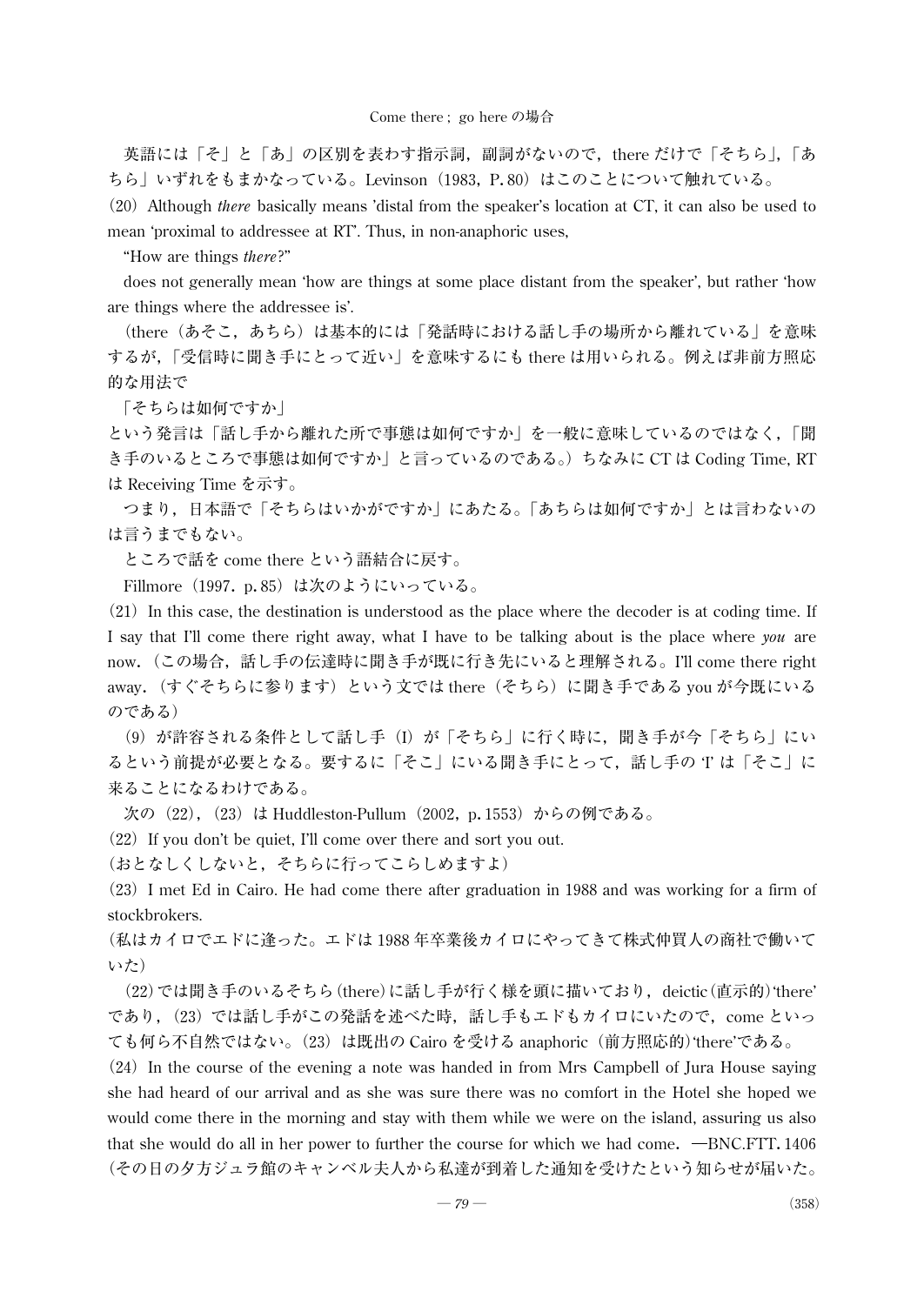ホテルには快適なものは何もないから,朝ホテルにやってきて私達が島にいる間彼等と一緒に過ご して欲しいということだった。そして私達がやってきた目的を更に促進すべく彼女は出来るだけの ことを致しましょうと私達に云った。)come there の there は Campbell 夫人の滞在しているホテ ルを指している。

(25)To her shame, she 'd postponed her departure to Boredeaux until the last possible moment, hanging round Les Hiboux, hoping against hope that he would come there to find her  $-$ ; to say a formal goodbye at least, even if she could hope for nothing else, she'd thought achingly.  $-BNC$ . HH8.3624.(お恥ずかしいことに彼女は最後のぎりぎりまでボードー行きを延期しルヒボウあたり をぶらぶらしていた。彼が彼女を見つけ,少なくとも正式の暇乞いを云うためルヒボウへやってく るだろうと万が一の望みをかけていた。彼女は他に何も望むことが出来ないとしても苦々しく思っ ていた。)there は勿論女性がのらりくらりしていた Les Hiboux の街を受ける。

(3)

通例 go は着点(goal)としての here とは共起しない。

 $(26)$  \*They went here last year too.

go が着点(goal)としての here と共起する特殊な例は地図上の或地点を指差しながら,発言す る場合である (Huddleston-Pullum. 2002. p. 1553)。

(27) Which way do we go here ? -BNC. CKB.3753 (どの道を通って私達はここに行くのですか)

 $(28)$  Is anyone going to decide which way the cars are going here!

(車はどの道を通ってここへ行けるのか誰か言えますか)

(29)What are we going here for? (何ゆえに我々はここに行くのか)

(30)Many of the students go here to dine, and are also accustomed to assemble together in the evening. - BNC.B2W.794. (学生達の多くは食事のためここへ行きます。学生達はまた夕方いつ も一緒に集まります)

次の文では go は here だけにかかるのではなく here and there(あちこち)にかかるのである。  $(31)$  He used to go here and there.

次のような着点(goal)を示す here の例に出会った。

 $(32)$  We're not talking about individual members saying I wanna go here or I wanna go there. BNC. HDU.158.(ここへ行きたいとかあそこに行きたいと勝手なことを云っている会員のことを 云っているのではない)

(33) Allen, my son, wanted to go here to the Catholic school; I told my husband why not?  $-J.C.$ Oates, 'In the region of ice.'(息子のアレンはこのカトリックの学校へ行きたかった。私は夫にい いですねと云った)

文中の here は go here と続くのではなく,今話題にしている「このカトリックの学校」here to the Catholic school 全体が1つの意味単位をなして go にかかっていると思われる。

日本語の「どうの,こうの」「こうの,ああの」に類似した英語表現もある。

 $(34)$  It was Cal this, Cal that. Cal says this, Cal and I did that  $-\text{Ann}$  Tyler, 'Teenage Wasteland' (電 話の中味はキャルがこうの,キャルがああのだった。キャルがこう云い,キャルとわたしがああやっ たでした)担任のエバンズ先生が電話でキャルのことをがみがみ責めているのである。

(35)Do this, do that, go here, go there. - BNC. C8E.753. (こうしたり,ああしたり, こっち行っ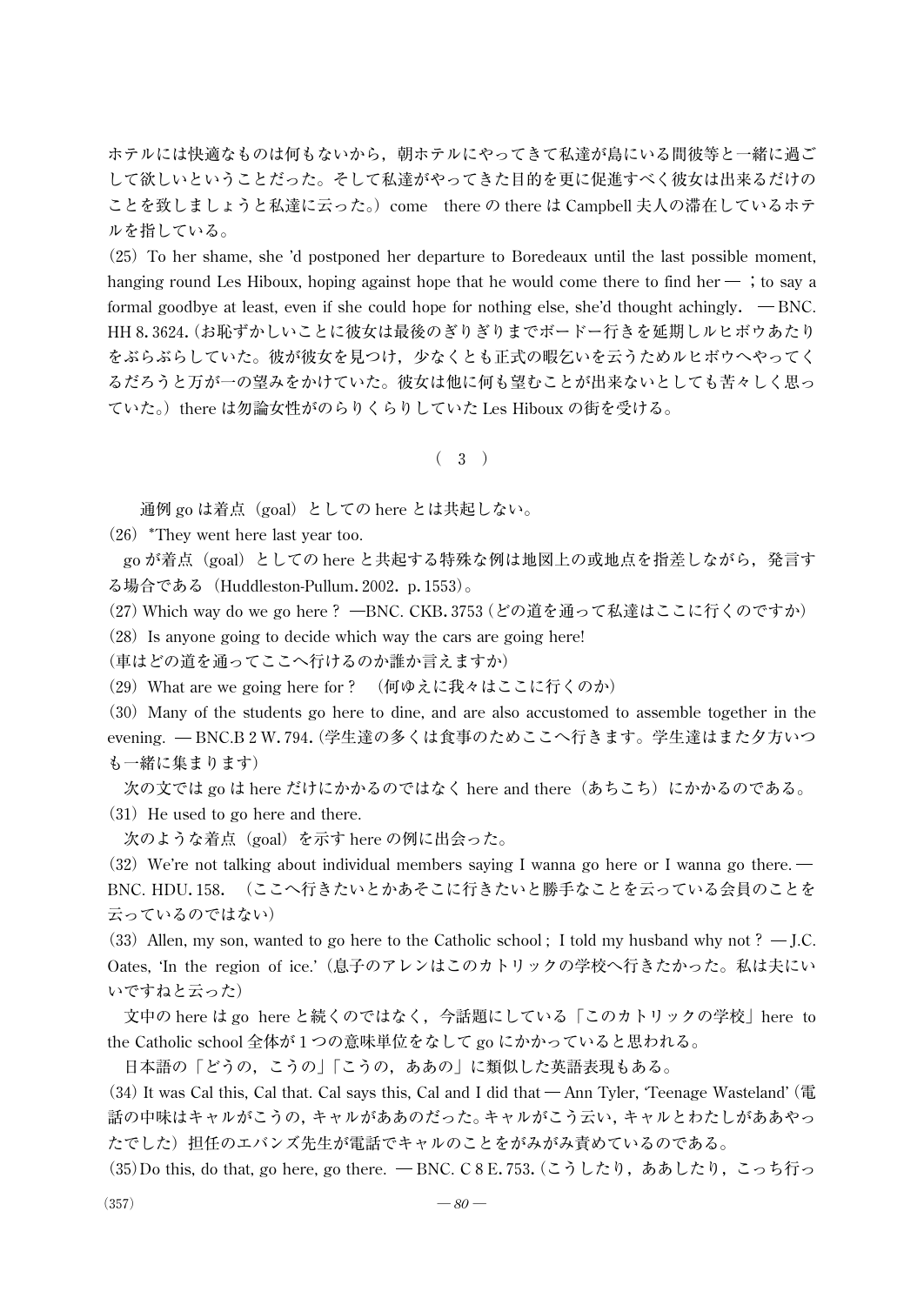たり,あっち行ったり勝手なことをしてよい)

Let's go there. とはいうが, \*Let's come there. とはいわないのも, Let's といった場合, 聞き 手(you)も含まれているのに, come there といえば聞き手は先方(there)にいるはずだから矛 盾が生ずる。

- $(36)$  She 'll go there to meet you.
- (37) She'll come there to meet you.

(36)の発話時に you はまだ there にいないが, (37)の発話時では you は既に there にいるので ある。

- (38)He'll go to the office to pick me up.
- (39) He'll come to the office to pick me up.

(38)は話し手が発話時に会社にいない場合, (39)は話し手が発話時に会社にいる場合に「私を 車で迎えに会社に来てくれる」意である。

 $(40)$  Sam couldn't come to the coronation of Queen Elizabeth.

(40) では話し手なり聞き手はエリザベス女王の戴冠式の行なわれた時ロンドンにいたことにな る(McCawley1998.p.746)。

 $(41)$  He'll come there at dawn.

この文では He の到着時に聞き手(you)がそこ(there)にいるか,話し手(I)がそこ(there) にいるかいずれとも解される。

- (42) We'll go there at dawn. (夜明けにそちらに参ります)
- (43) We'll come there at dawn. (夜明けにそちらに伺います)

(43) では聞き手を含んでいない。聞き手は先方 (there) にいるのである。(42) の we は inclusive'we', (43) の we は exclusive'we'にあたる。

- $(44)$  He'll go there right away.
- $(45)$  He'll come there right away.

(45)では聞き手はこの文の発話時に「そこ」(there)にいることになる。

- (46) I'll come there right away. (すぐそちらに伺います)
- (47) I'll go there right away. (すぐ行きます)

(46)は発話時に聞き手がそこにいる場合であり, (47)は聞き手がそこにいない場合である (Fillmore. 1997. pp. 80-89)

この Fillmore(1997)の論文集は Fillmore が以前いろいろなところで発表したものをまとめた ものである。英語圏ではドアにノックがした時,"I'm coming." というが,スペイン人は "Vengo." (lit. 'I'm coming')とはいわず,"Voy."(lit. 'I'm going')というそうである(McCawley1998.p.754)。

#### **References :**

- Clark,E.V.(1974) "Normal States and Evaluative Viewpoints." *Language.*50.316-332.
- Fillmore, C.(1966) "Deictic Categories in the Semantics of 'Come'." *Foundations of Language*.2.219-227.

.(1997)*Lectures on Deixis*. CSLI Publications. Lecture notes. No.65. Stanford : California.

- Huddleston R. and G.K. Pullum.(2002)*The Cambridge Grammar of the English Language*. Cambridge : Cambridge University Press.
- Levinson,S.C.(1983)*Pragmatics*. Cambridge : Cambridge University Press.

Lyons, J. (1977) Semantics. 2. Cambridge : Cambridge University Press.